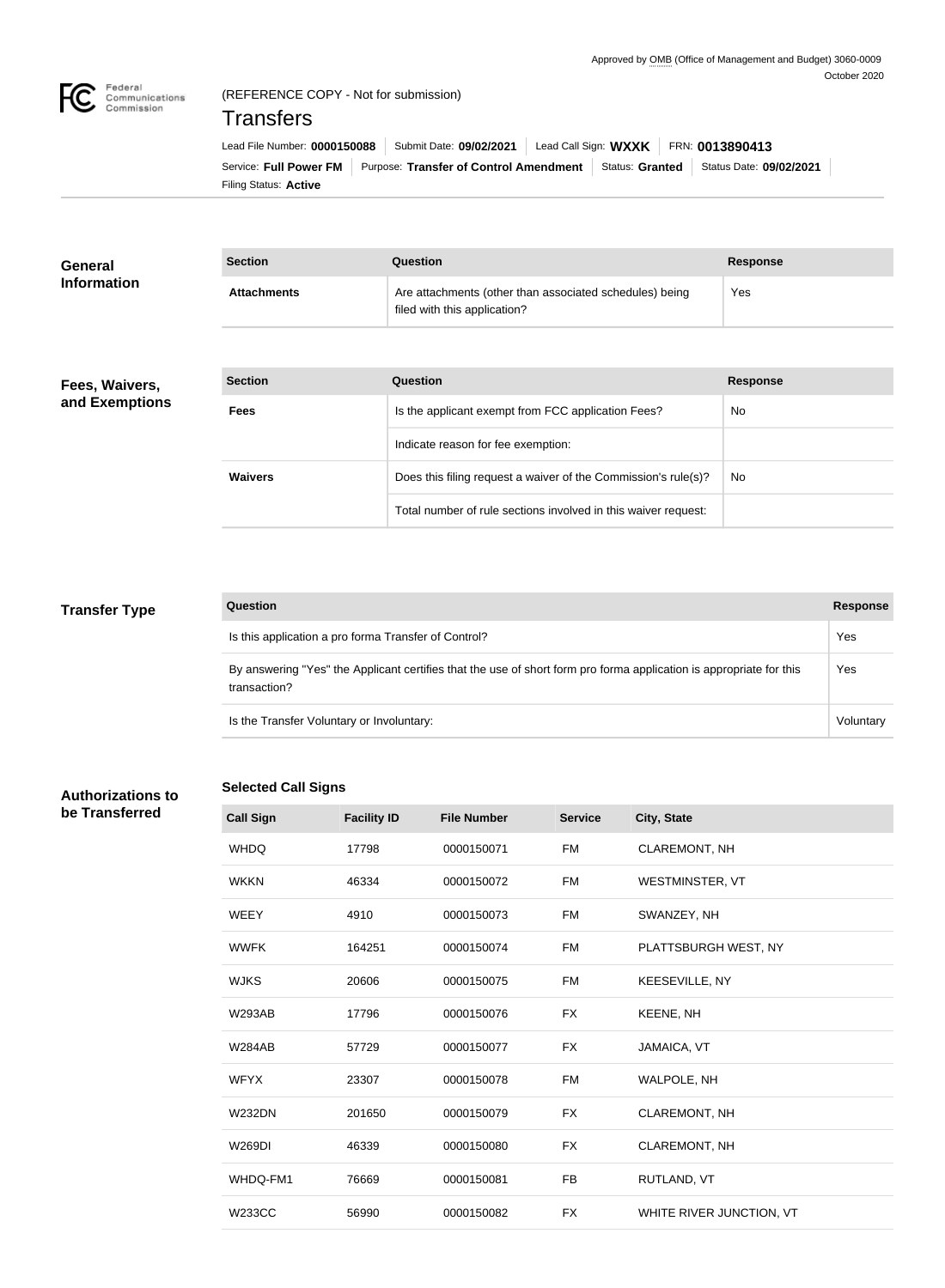| <b>WWOD</b>   | 57002  | 0000150083 | FM        | WOODSTOCK, VT        |
|---------------|--------|------------|-----------|----------------------|
| <b>WTSV</b>   | 17795  | 0000150084 | AM        | <b>CLAREMONT, NH</b> |
| <b>WTHK</b>   | 57728  | 0000150085 | FM        | WILMINGTON, VT       |
| <b>W289CH</b> | 139449 | 0000150086 | FX        | BARRE, VT            |
| <b>WWFY</b>   | 17808  | 0000150087 | FM        | BERLIN, VT           |
| <b>WXXK</b>   | 54790  | 0000150088 | FM        | LEBANON, NH          |
| <b>WSNO</b>   | 34813  | 0000150089 | AM        | BARRE, VT            |
| <b>W294AB</b> | 17799  | 0000150090 | <b>FX</b> | HANOVER, NH          |
| <b>WRFK</b>   | 34810  | 0000150091 | FM        | BARRE, VT            |
| <b>WGXL</b>   | 56621  | 0000150092 | FM        | HANOVER, NH          |
| <b>W248DA</b> | 200453 | 0000150093 | <b>FX</b> | HANOVER, NH          |
| <b>WTSL</b>   | 12083  | 0000150094 | AM        | HANOVER, NH          |
|               |        |            |           |                      |

# **Transfer**

#### **Question Response**

**Questions**

| Were any of the authorizations that are the subject of this application obtained through the Commission's<br>competitive bidding procedures (see 47 C.F.R. Sections 1.2111(a) and 73.5000)?                                                                                                                                                    | Yes |
|------------------------------------------------------------------------------------------------------------------------------------------------------------------------------------------------------------------------------------------------------------------------------------------------------------------------------------------------|-----|
| Were any of the authorizations that are the subject of this application obtained through the Commission's point<br>system for reserved channel noncommercial educational stations (see 47 C.F.R. Sections 73.7001 and 73.7003)?                                                                                                                |     |
| Have all such stations operated for at least 4 years with a minimum operating schedule since grant pursuant to the<br>point system?                                                                                                                                                                                                            |     |
| Were any of the authorizations that are the subject of this application obtained after award of a dispositive Section<br>307(b) preference using the Tribal Priority, through Threshold Qualifications procedures, or through the Tribal<br>Priority as applied before the NCE fair distribution analysis set forth in 47 C.F.R. § 73.7002(b)? |     |
| Have all such stations operated for at least 4 years with a minimum operating schedule since grant?                                                                                                                                                                                                                                            |     |
| Do both the transferor and transferee qualify for the Tribal Priority in all respects?                                                                                                                                                                                                                                                         |     |
| LPFM Licenses Only: Has it been at least 18 months since the initial construction permit for the LPFM station was<br>granted?                                                                                                                                                                                                                  |     |
| LPFM Licenses Only: Does the assignment of the LPFM authorization satisfy the consideration restrictions of 47<br>CFR Section 73.865(a)(1)?                                                                                                                                                                                                    |     |
|                                                                                                                                                                                                                                                                                                                                                |     |

LPFM Licenses Only: Were any of the LPFM authorizations that are subject to this application obtained through the Commission's point system for low power FM stations (see 47 CFR Section 73.872)?

If yes to question above, have all such LPFM stations operated for at least four years since grant pursuant to the point system?" (options – Y/N. If Yes, nothing further required. No requires attachment as follows)"If no to new sub question, list pertinent authorizations in an Exhibit and include in the Exhibit a showing that the transaction is consistent with the requirements of 47 CFR Section 73.865(a)(3).

| Licensee/Permittee Name, Type, and Contact Information |  |  |  |
|--------------------------------------------------------|--|--|--|
|--------------------------------------------------------|--|--|--|

| Licensee/Permittee              | <b>Address</b>                                                          | <b>Phone</b>      | <b>Email</b>              | <b>FRN</b> |
|---------------------------------|-------------------------------------------------------------------------|-------------------|---------------------------|------------|
| <b>Great Eastern Radio, LLC</b> | 35 South Main Street<br>Suite 300<br>Hanover, NH 03755<br>United States | +1 (603) 359-7110 | jeffreydshapiro@gmail.com | 0013890413 |

**Licensee /Permittee Information**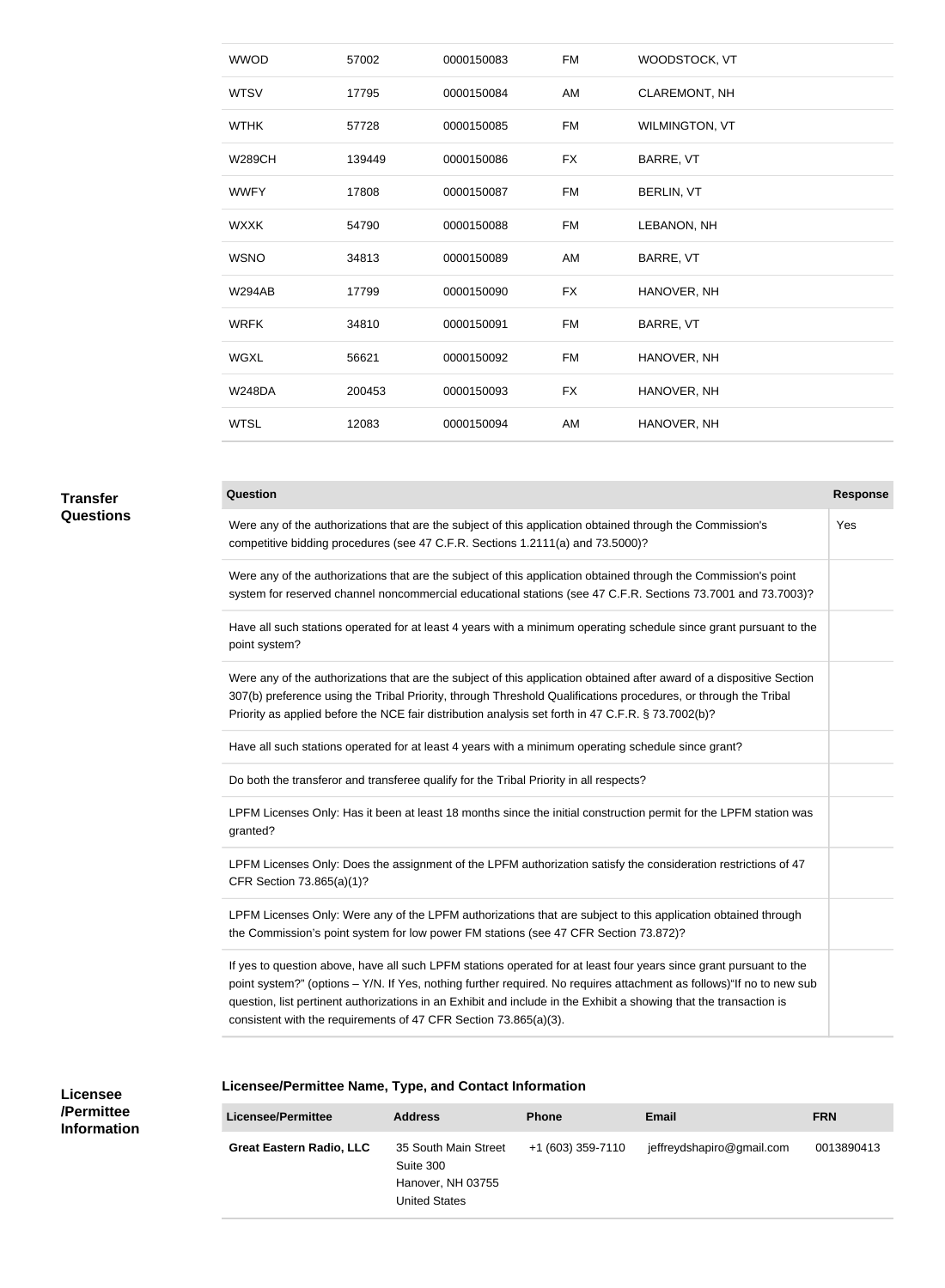| <b>Licensee</b>                                               | <b>Contact Name</b>                      | <b>Address</b>                                                          | <b>Phone</b>      | Email                | <b>Contact Type</b>  |
|---------------------------------------------------------------|------------------------------------------|-------------------------------------------------------------------------|-------------------|----------------------|----------------------|
| /Permittee<br><b>Contact</b><br><b>Representatives</b><br>(1) | David G. O'Neil, Esq.<br>Rini O'Neil, PC | 2101 L Street, NW<br>Suite 300<br>Washington, DC 20037<br>United States | +1 (202) 955-3931 | doneil@rinioneil.com | Legal Representative |

### **Licensee /Permittee Legal Certifications**

| <b>Section</b>                                              | Question                                                                                                                                                                                                                                                                                                                                                                                                                                                                                              | <b>Response</b> |
|-------------------------------------------------------------|-------------------------------------------------------------------------------------------------------------------------------------------------------------------------------------------------------------------------------------------------------------------------------------------------------------------------------------------------------------------------------------------------------------------------------------------------------------------------------------------------------|-----------------|
| <b>Agreements for Transfer</b><br><b>Control of Station</b> | Licensee/Permittee certifies that:<br>(i) it has placed its public inspection file(s) and submitted to<br>the Commission as an Exhibit to this application copies of all<br>agreements for the transfer of the station(s);<br>(ii) these documents embody the complete and final<br>understanding between Transferor and Transferee; and<br>(iii) these agreements comply fully with the Commission's<br>rules and policies                                                                           |                 |
| <b>Other Authorizations</b>                                 | Please upload an attachment detailing the call signs,<br>locations, and facility identifiers of all other broadcast stations<br>in which Licensee/Permittee or any party to the application<br>has an attributable interest.                                                                                                                                                                                                                                                                          |                 |
| <b>Character Issues</b>                                     | Licensee/Permittee certifies that neither licensee/permittee<br>nor any party to the application has or has had any interest<br>in, or connection with:<br>(a) any broadcast application in any proceeding where<br>character issues were left unresolved or were resolved<br>adversely against the applicant or any party to the application<br>or<br>(b) any pending broadcast application in which character<br>issues have been raised                                                            |                 |
| <b>Adverse Findings</b>                                     | Licensee/Permittee certifies that, with respect to the Licensee<br>/Permittee and each party to the application, no adverse<br>finding has been made, nor has an adverse final action been<br>taken by any court or administrative body in a civil or criminal<br>proceeding brought under the provisions of any law related to<br>any of the following: any felony; mass media-related antitrust<br>or unfair competition; fraudulent statements to another<br>governmental unit; or discrimination. |                 |
| <b>Local Public Notice</b>                                  | Licensee/Permittee certifies that it has or will comply with the<br>public notice requirements of 47 C.F.R. Section 73.3580.                                                                                                                                                                                                                                                                                                                                                                          |                 |
| <b>Auction Authorization</b>                                | Licensee/Permittee certifies that more than five years have<br>passed since the issuance of the construction permit for the<br>station being assigned, where that permit was acquired in an<br>auction through the use of a bidding credit or other special<br>measure.                                                                                                                                                                                                                               |                 |
| <b>Anti-Discrimination</b><br><b>Certification</b>          | Licensee/Permittee certifies that neither licensee/permittee<br>nor any party to the application have violated the<br>Commission's prohibition against discrimination on the basis<br>of race, color, religion, national origin or sex in the sale of<br>commercially operated AM, FM, TV, Class A TV or<br>international broadcast stations.                                                                                                                                                         |                 |

#### **Transferor Name, Type, and Contact Information Transferor Type Address Phone Email FRN Transferor Information**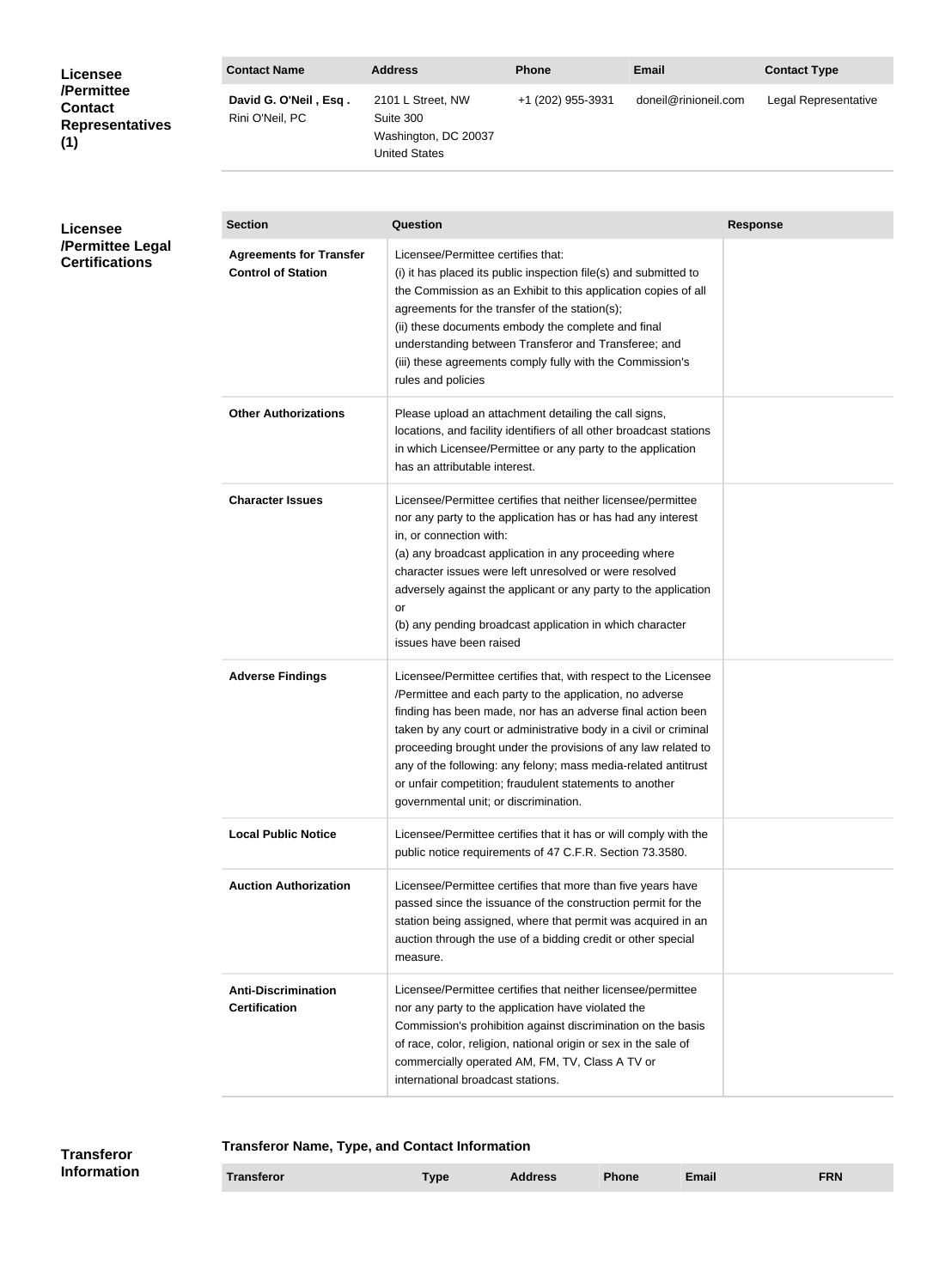|                                                                      | <b>Vertical Capital Partners, L.P.</b><br>Doing Business As: Vertical<br>Capital Partners, L.P. | Limited<br>Partnership                                                         | jeffreydshapiro@gmail.<br>35 South Main<br>$+1(603)$<br>359-7110<br>Street<br>com<br>Suite 300<br>Hanover, NH<br>03755 |                           | 0019876135           |
|----------------------------------------------------------------------|-------------------------------------------------------------------------------------------------|--------------------------------------------------------------------------------|------------------------------------------------------------------------------------------------------------------------|---------------------------|----------------------|
| <b>Transferor</b><br><b>Contact</b><br><b>Representatives</b><br>(1) | <b>Contact Name</b>                                                                             | <b>Address</b>                                                                 | <b>Phone</b>                                                                                                           | <b>Email</b>              | <b>Contact Type</b>  |
|                                                                      | David G. O'Neil, Esq.<br>Rini O'Neil, PC                                                        | 2101 L Street, NW<br>Suite 300<br>Washington, DC 03755<br><b>United States</b> | +1 (603) 359-7110                                                                                                      | jeffreydshapiro@gmail.com | Legal Representative |

| <b>Transferor Legal</b> | <b>Section</b>                                              | Question                                                                                                                                                                                                                                                                                                                                                                                                                                                                             | <b>Response</b> |
|-------------------------|-------------------------------------------------------------|--------------------------------------------------------------------------------------------------------------------------------------------------------------------------------------------------------------------------------------------------------------------------------------------------------------------------------------------------------------------------------------------------------------------------------------------------------------------------------------|-----------------|
| <b>Certifications</b>   | <b>Agreements for Transfer</b><br><b>Control of Station</b> | Transferor certifies that:<br>(i) it has placed in Transferor's public inspection file(s) and<br>submitted to the Commission as an Exhibit to this application<br>copies of all agreements for the assignment/transfer of the<br>station(s);<br>(ii) these documents embody the complete and final<br>understanding between Transferor and Transferee; and<br>(iii) these agreements comply fully with the Commission's<br>rules and policies                                        | Yes             |
|                         |                                                             | If the transaction is involuntary, the Transferor certifies that<br>court orders or other authorizing documents have been<br>issued and that it has placed in the licensee's/permittee's<br>public inspection file(s) and submitted to the Commission<br>copies of such court orders or other authorizing documents.                                                                                                                                                                 |                 |
|                         | <b>Character Issues</b>                                     | Transferor certifies that neither transferor nor any party to the<br>application has or has had any interest in, or connection with:<br>(a) any broadcast application in any proceeding where<br>character issues were left unresolved or were resolved<br>adversely against the applicant or any party to the application<br>or<br>(b) any pending broadcast application in which character<br>issues have been raised                                                              | Yes             |
|                         | <b>Adverse Findings</b>                                     | Transferor certifies that, with respect to the Transferor and<br>each party to the application, no adverse finding has been<br>made, nor has an adverse final action been taken by any<br>court or administrative body in a civil or criminal proceeding<br>brought under the provisions of any law related to any of the<br>following: any felony; mass media-related antitrust or unfair<br>competition; fraudulent statements to another governmental<br>unit; or discrimination. | Yes             |
|                         | <b>Local Public Notice</b>                                  | Transferor certifies that it has or will comply with the public<br>notice requirements of 47 C.F.R. Section 73.3580.                                                                                                                                                                                                                                                                                                                                                                 |                 |
|                         | <b>Auction Authorization</b>                                | Transferor certifies that more than five years have passed<br>since the issuance of the construction permit for the station<br>being assigned, where that permit was acquired in an auction<br>through the use of a bidding credit or other special measure.                                                                                                                                                                                                                         | Yes             |
|                         | <b>Anti-Discrimination</b><br><b>Certification</b>          | Transferor certifies that neither licensee/permittee nor any<br>party to the application have violated the Commission's<br>prohibition against discrimination on the basis of race, color,<br>religion, national origin or sex in the sale of commercially<br>operated AM, FM, TV, Class A TV or international broadcast                                                                                                                                                             |                 |

stations.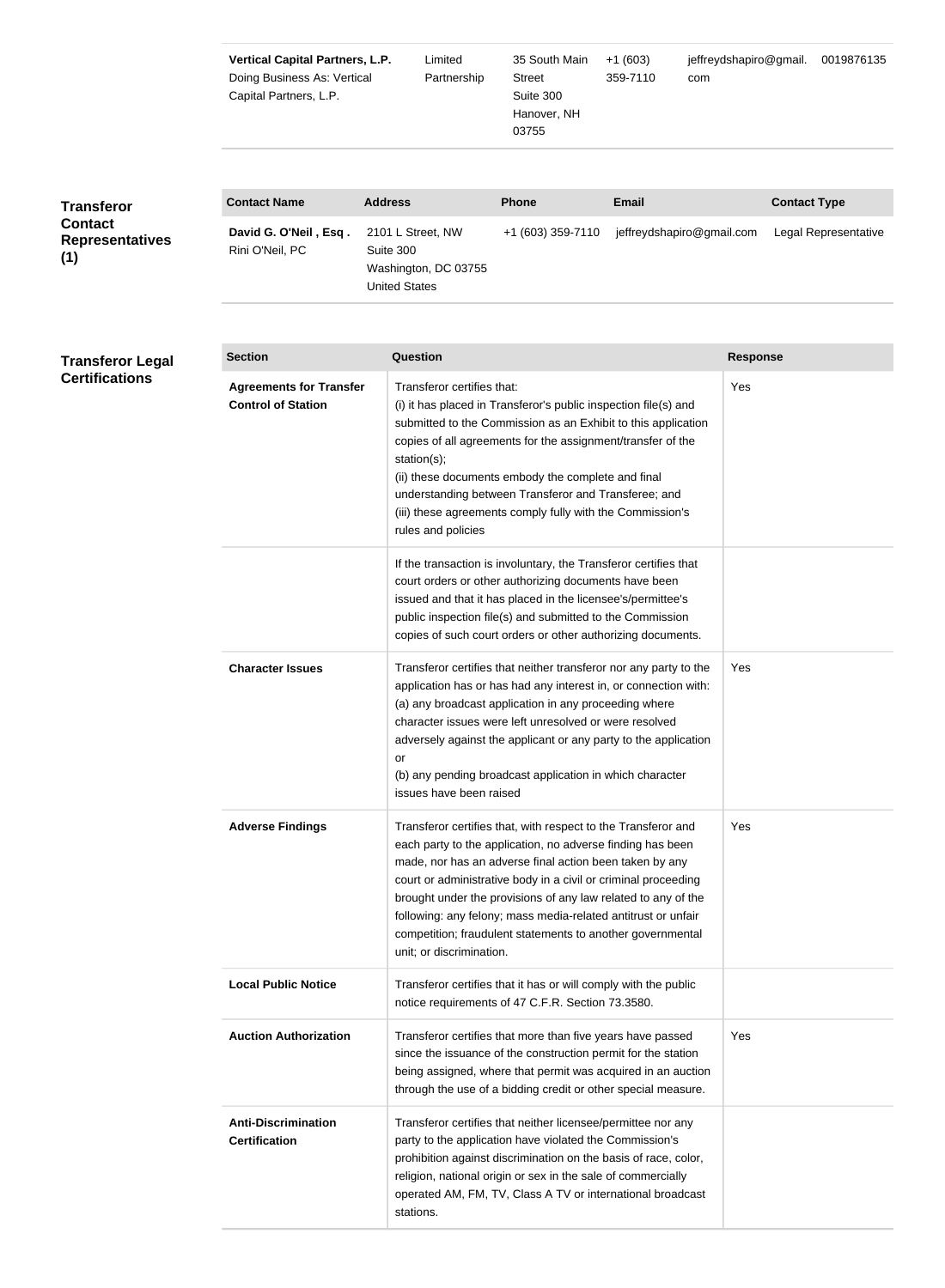| <b>Transferee</b><br><b>Information</b>         | <b>Transferee Name, Type, and Contact Information</b> |                                   |                                                          |                       |                               |                      |                                                                  |                                                                  |
|-------------------------------------------------|-------------------------------------------------------|-----------------------------------|----------------------------------------------------------|-----------------------|-------------------------------|----------------------|------------------------------------------------------------------|------------------------------------------------------------------|
|                                                 | <b>Transferee</b>                                     | <b>Type</b>                       | <b>Address</b>                                           | <b>Phone</b>          |                               | <b>Email</b>         |                                                                  | <b>FRN</b>                                                       |
|                                                 | Jeffrey D. Shapiro                                    | Individual                        | 35 South Main Street<br>Suite 300<br>Hanover, NH 03766   |                       | +1 (603) 359-7110             |                      | jefffreydshapiro@gmail.com                                       | 0019876135                                                       |
| <b>Transferee</b>                               | <b>Contact Name</b>                                   | <b>Address</b>                    |                                                          | <b>Phone</b>          |                               | <b>Email</b>         |                                                                  | <b>Contact Type</b>                                              |
| <b>Contact</b><br><b>Representatives</b><br>(1) | David G. O'Neil, Esq.<br>Rini O'Neil, PC              | Suite 300<br><b>United States</b> | 2101 L Street, NW<br>Washington, DC 03755                |                       | +1 (603) 359-7110             | doneil@rinioneil.com |                                                                  | Legal Representative                                             |
| <b>Changes in</b><br>Interest (8)               | <b>Party Name</b>                                     | <b>Citizenship Address</b>        |                                                          | Phone                 | Email                         |                      | <b>Interest Before</b><br><b>Transfer</b>                        | <b>Interest After</b><br><b>Transfer</b>                         |
|                                                 | <b>Vertical Capital</b><br>Partners, L.P.             | United<br><b>States</b>           | 35 South<br>Main Street<br>Suite 300<br>Hanover,         | $+1(603)$<br>359-7110 | jeffreydshapiro@gmail.<br>com |                      | <b>Pct.</b> (<br>Percentage) of<br>Votes:<br>55.8%               | <b>Pct.</b> (<br>Percentage) of<br>Votes:<br>0.0%                |
|                                                 |                                                       |                                   | NH 03755<br>United<br><b>States</b>                      |                       |                               |                      | Pct. (<br>Percentage) of<br><b>Total Assets:</b><br>55.8%        | <b>Pct.</b> (<br>Percentage) of<br><b>Total Assets:</b><br>0.0%  |
|                                                 | <b>Coourtney S.</b><br>Galluzzo                       | United<br><b>States</b>           | 4956 Long<br><b>Beach Road</b><br>Suite 14<br>Southport, | $+1(603)$<br>359-7110 | courtGalluzzo@gmail.<br>com   |                      | <b>Pct.</b> (<br>Percentage) of<br>Votes:<br>2.0%                | <b>Pct.</b> (<br>Percentage) of<br>Votes:<br>0.0%                |
|                                                 |                                                       |                                   | <b>NC 28461</b><br>United<br><b>States</b>               |                       |                               |                      | <b>Pct.</b> (<br>Percentage) of<br><b>Total Assets:</b><br>2.0%  | <b>Pct.</b> (<br>Percentage) of<br><b>Total Assets:</b><br>0.0%  |
|                                                 | Electromagnetic<br>Company, LLC                       | United<br><b>States</b>           | 176<br>Pennywise<br>Lane<br>Glastonbury,                 | $+1(860)$<br>659-2127 | bill@electroadv.com           |                      | <b>Pct.</b> (<br>Percentage) of<br>Votes:<br>14.0%               | <b>Pct.</b> (<br>Percentage) of<br>Votes:<br>0.0%                |
|                                                 |                                                       |                                   | CT 06033<br>United<br><b>States</b>                      |                       |                               |                      | <b>Pct.</b> (<br>Percentage) of<br><b>Total Assets:</b><br>14.0% | <b>Pct.</b> (<br>Percentage) of<br><b>Total Assets:</b><br>0.0%  |
|                                                 | William D.<br>Goddard                                 | United<br><b>States</b>           | 176<br>Pennywise<br>Lane<br>Glastonbury,<br>CT 06033     | $+1(860)$<br>659-2127 | bill@electroadv.com           |                      | Pct. (<br>Percentage) of<br>Votes:<br>0.0%                       | <b>Pct.</b> (<br>Percentage) of<br>Votes:<br>14.7%               |
|                                                 |                                                       |                                   | United<br><b>States</b>                                  |                       |                               |                      | <b>Pct.</b> (<br>Percentage) of<br><b>Total Assets:</b><br>0.0%  | <b>Pct.</b> (<br>Percentage) of<br><b>Total Assets:</b><br>14.7% |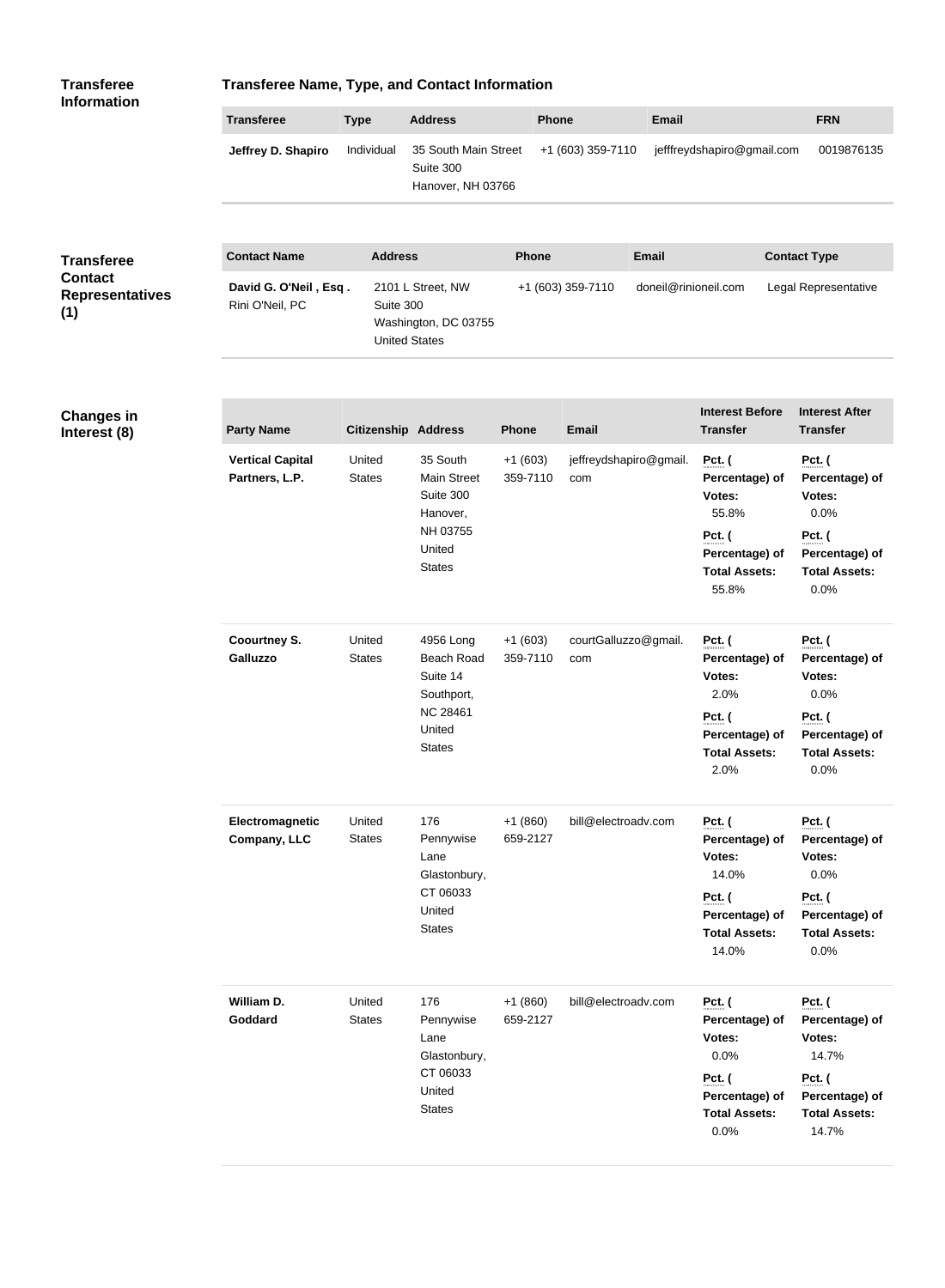|                                                              | <b>Robert Lipman</b>                                                                                                            | United<br><b>States</b> | 39 Peterson<br>Circle<br>Concord,<br>NH 03303<br>United<br><b>States</b> | $+1(603)$<br>491-0897 | Bob.lipman@gmail.<br>com      |              | Pct. (<br>Percentage) of<br>Votes:<br>2.2%<br><b>Pct.</b> (<br>Percentage) of<br><b>Total Assets:</b><br>2.2% | <b>Pct.</b> (<br>Votes:<br>4.5%<br>Pct. (<br>4.5% | Percentage) of<br>Percentage) of<br><b>Total Assets:</b>                   |
|--------------------------------------------------------------|---------------------------------------------------------------------------------------------------------------------------------|-------------------------|--------------------------------------------------------------------------|-----------------------|-------------------------------|--------------|---------------------------------------------------------------------------------------------------------------|---------------------------------------------------|----------------------------------------------------------------------------|
|                                                              | <b>Brian W. McNeill</b>                                                                                                         | United<br><b>States</b> | 40 Bristol<br>Road<br>Wellesley,<br>MA 02481<br>United<br><b>States</b>  | $+1(617)$<br>697-9036 | bmcneill@altacomm.<br>com     |              | Pct. (<br>Percentage) of<br>Votes:<br>7.0%<br>Pct. (<br>Percentage) of<br><b>Total Assets:</b><br>7.0%        | <b>Pct.</b> (<br>Votes:<br><b>Pct.</b> (          | Percentage) of<br>14.7%<br>Percentage) of<br><b>Total Assets:</b><br>14.7% |
|                                                              | Gail C. Goddard                                                                                                                 | United<br><b>States</b> | 176<br>Pennywise<br>Lane<br>Glastonbury,                                 | $+1(860)$<br>659-2127 | gegodda@aol.com               |              | <b>Pct.</b> (<br>Percentage) of<br>Votes:<br>0.0%                                                             | <b>Pct.</b> (<br>Votes:                           | Percentage) of<br>14.7%                                                    |
|                                                              |                                                                                                                                 |                         | CT 06033<br>United<br><b>States</b>                                      |                       |                               |              | Pct. (<br>Percentage) of<br><b>Total Assets:</b><br>0.0%                                                      | <b>Pct.</b> (                                     | Percentage) of<br><b>Total Assets:</b><br>14.7%                            |
|                                                              | Jeffrey D. Shapiro                                                                                                              | United<br><b>States</b> | 35 South<br><b>Main Street</b><br>Suite 300<br>Hanover,                  | $+1(603)$<br>359-7110 | jeffreydshapiro@gmail.<br>com |              | <b>Pct.</b> (<br>Percentage) of<br>Votes:<br>19.0%                                                            | <b>Pct.</b> (<br>Votes:                           | Percentage) of<br>51.4%                                                    |
|                                                              |                                                                                                                                 |                         | NH 03755<br>United<br><b>States</b>                                      |                       |                               |              | Pct. (<br>Percentage) of<br><b>Total Assets:</b><br>19.0%                                                     | <b>Pct.</b> (                                     | Percentage) of<br><b>Total Assets:</b><br>51.4%                            |
|                                                              |                                                                                                                                 |                         |                                                                          |                       |                               |              |                                                                                                               |                                                   |                                                                            |
| <b>Changes in</b><br><b>Interest</b><br><b>Certification</b> | <b>Question</b><br>Applicant certifies that equity and financial interests not set forth by the transferee are nonattributable. |                         |                                                                          |                       |                               |              |                                                                                                               |                                                   | <b>Response</b><br>N/A                                                     |
|                                                              |                                                                                                                                 |                         |                                                                          |                       |                               |              |                                                                                                               |                                                   |                                                                            |
| <b>Parties to the</b>                                        | <b>Party Name</b>                                                                                                               | <b>Citizenship</b>      | <b>Address</b>                                                           |                       | <b>Phone</b>                  | <b>Email</b> | <b>Positional Interest</b>                                                                                    |                                                   |                                                                            |
| <b>Application (0)</b>                                       |                                                                                                                                 |                         |                                                                          | Empty                 |                               |              |                                                                                                               |                                                   |                                                                            |
|                                                              |                                                                                                                                 |                         |                                                                          |                       |                               |              |                                                                                                               |                                                   |                                                                            |
| Parties to the<br><b>Application</b>                         | <b>Question</b><br>Applicant certifies that equity and financial interests not set forth by the transferee are nonattributable. |                         |                                                                          |                       |                               |              |                                                                                                               |                                                   | <b>Response</b>                                                            |
| <b>Certification</b>                                         |                                                                                                                                 |                         |                                                                          |                       |                               |              |                                                                                                               |                                                   |                                                                            |
| <b>Transferee Legal</b>                                      | <b>Section</b>                                                                                                                  |                         | Question                                                                 |                       |                               |              | <b>Response</b>                                                                                               |                                                   |                                                                            |
| <b>Certifications</b>                                        |                                                                                                                                 |                         |                                                                          |                       |                               |              |                                                                                                               |                                                   |                                                                            |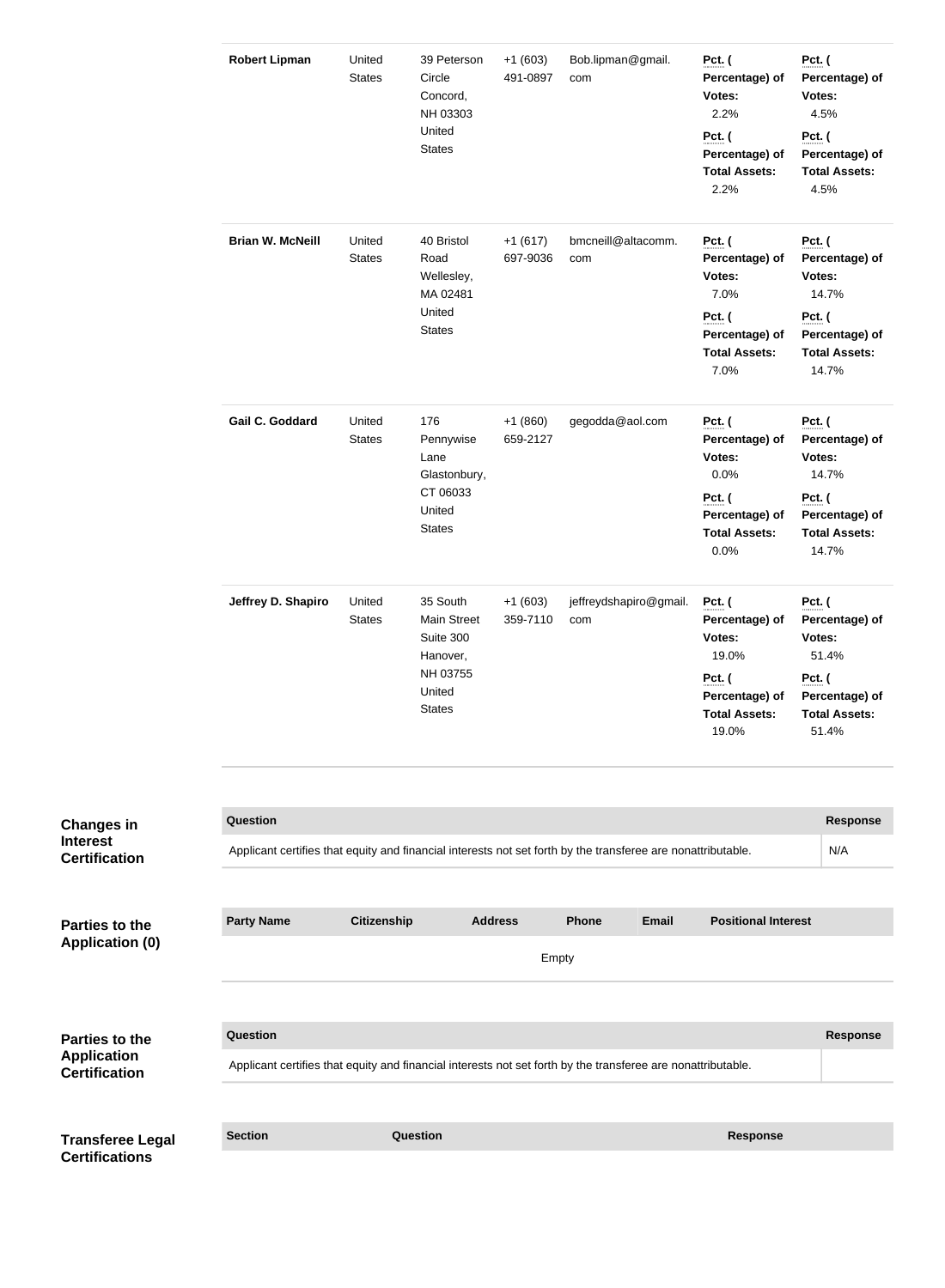| <b>Agreements for Sale</b>    | Transferee certifies that:<br>(a) the written agreements in the Transferee's public<br>inspection file and submitted to the Commission embody the<br>complete and final agreement for the sale or transfer of the<br>station(s); and<br>(b) these agreements comply fully with the Commission's<br>rules and policies.                                                                                                                                                                                                                                                                                                                                                                                                                                                                                                                                                                                                                             | Yes |
|-------------------------------|----------------------------------------------------------------------------------------------------------------------------------------------------------------------------------------------------------------------------------------------------------------------------------------------------------------------------------------------------------------------------------------------------------------------------------------------------------------------------------------------------------------------------------------------------------------------------------------------------------------------------------------------------------------------------------------------------------------------------------------------------------------------------------------------------------------------------------------------------------------------------------------------------------------------------------------------------|-----|
| <b>Other Authorizations</b>   | Please upload an attachment detailing the call signs,<br>locations, and facility identifiers of all other broadcast stations<br>in which Transferee or any party to the application has an<br>attributable interest.                                                                                                                                                                                                                                                                                                                                                                                                                                                                                                                                                                                                                                                                                                                               |     |
| <b>Multiple Ownership</b>     | Is the Transferee or any party to the application the holder of<br>an attributable radio joint sales agreement or an attributable<br>radio or television time brokerage agreement with the station<br>(s) subject to this application or with any other station in the<br>same market as the station(s) subject to this application?                                                                                                                                                                                                                                                                                                                                                                                                                                                                                                                                                                                                               |     |
|                               | Transferee certifies that the proposed assignment complies<br>with the Commission's multiple ownership rules.<br>Transferee certifies that the proposed assignment:<br>(1) does not present an issue under the Commission's<br>policies relating to media interests of immediate family<br>members;<br>(2) complies with the Commission's policies relating to future<br>ownership interests; and<br>(3) complies with the Commission's restrictions relating to the<br>insulation and nonparticipation of non-party investors and<br>creditors.                                                                                                                                                                                                                                                                                                                                                                                                   |     |
|                               | Does the Transferee claim status as an "eligible entity," that<br>is, an entity that qualifies as a small business under the Small<br>Business Administration's size standards for its industry<br>grouping (as set forth in 13 C.F.R. § 121-201), and holds<br>(1) 30 percent or more of the stock or partnership interests<br>and more than 50 percent of the voting power of the<br>corporation or partnership that will own the media outlet; or<br>(2) 15 percent or more of the stock or partnership interests<br>and more than 50 percent of the voting power of the<br>corporation or partnership that will own the media outlet,<br>provided that no other person or entity owns or controls more<br>than 25 percent of the outstanding stock or partnership<br>interests; or<br>(3) More than 50 percent of the voting power of the<br>corporation that will own the media outlet (if such corporation<br>is a publicly traded company)? |     |
|                               | Does this transfer include a grandfathered cluster of stations?<br>Applicant certifies that it will come in compliance by divesting<br>the necessary station(s) within 12 months of the<br>consummation of this transaction to:<br>A) An Eligible Entity (as defined in Item 6d, above).<br>B) An Irrevocable Trust that will assign the station(s) to an                                                                                                                                                                                                                                                                                                                                                                                                                                                                                                                                                                                          |     |
| <b>Acquisition of Control</b> | Eligible Entity.<br>Please upload an attachment listing the file number and date<br>of grant of FCC Form 301, 314, or 315 application by which<br>the Commission approved the qualifications of the individual<br>or entity with a pre-existing interest in the licensee/permittee<br>that is now acquiring control of the licensee/permittee as a<br>result of the grant of this application.                                                                                                                                                                                                                                                                                                                                                                                                                                                                                                                                                     |     |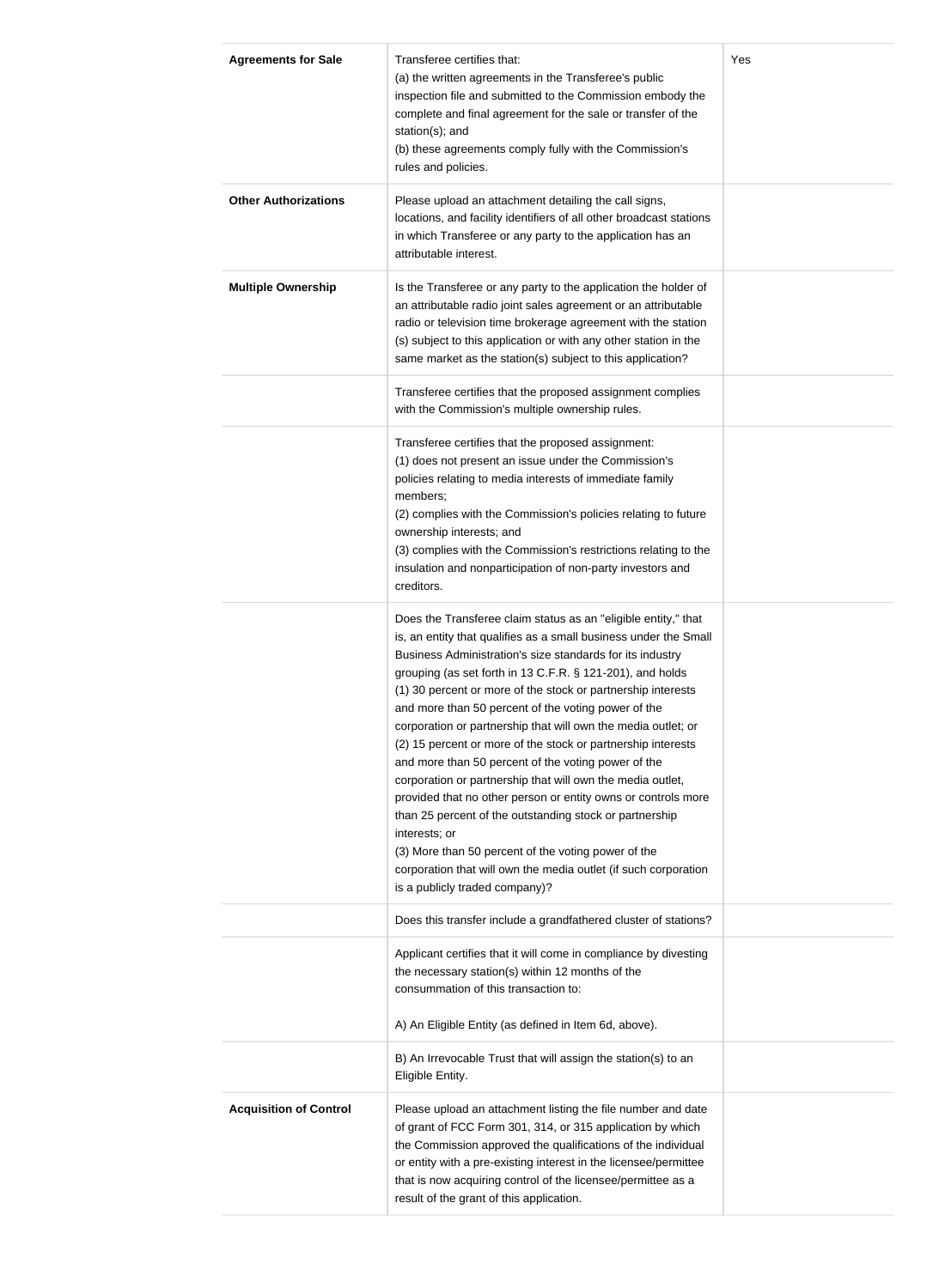| <b>Character Issues</b>                             | Transferee certifies that neither transferee nor any party to<br>the application has or has had any interest in, or connection<br>with:<br>(a) any broadcast application in any proceeding where<br>character issues were left unresolved or were resolved<br>adversely against the applicant or any party to the<br>application; or<br>(b) any pending broadcast application in which character<br>issues have been raised.                                                         | Yes |
|-----------------------------------------------------|--------------------------------------------------------------------------------------------------------------------------------------------------------------------------------------------------------------------------------------------------------------------------------------------------------------------------------------------------------------------------------------------------------------------------------------------------------------------------------------|-----|
| <b>Adverse Findings</b>                             | Transferee certifies that, with respect to the transferee and<br>each party to the application, no adverse finding has been<br>made, nor has an adverse final action been taken by any<br>court or administrative body in a civil or criminal proceeding<br>brought under the provisions of any law related to any of the<br>following: any felony; mass media-related antitrust or unfair<br>competition; fraudulent statements to another governmental<br>unit; or discrimination. | Yes |
| <b>Financial Qualifications</b>                     | Transferee certifies that sufficient net liquid assets are on<br>hand or are available from committed sources to<br>consummate the transaction and operate the station(s) for<br>three months.                                                                                                                                                                                                                                                                                       |     |
| <b>Program Service</b><br><b>Certification</b>      | Transferee certifies that it is cognizant of and will comply with<br>its obligations as a Commission licensee to present a<br>program service responsive to the issues of public concern<br>facing the station's community of license and service area.                                                                                                                                                                                                                              |     |
| <b>Auction Authorization</b>                        | Transferee certifies that where less than five years have<br>passed since the issuance of the construction permit and the<br>permit had been acquired in an auction through the use of a<br>bidding credit or other special measure, it would qualify for<br>such credit or other special measure.                                                                                                                                                                                   | N/A |
| <b>Equal Employment</b><br><b>Opportunity (EEO)</b> | If the applicant proposes to employ five or more full-time<br>employees, applicant certifies that it is filing simultaneously<br>with this application a Model EEO Program Report on FCC<br>Form 396-A.                                                                                                                                                                                                                                                                              |     |

| <b>Question</b>                                                                                                                                                                                                                                                                                                                                                                    | <b>Response</b> |
|------------------------------------------------------------------------------------------------------------------------------------------------------------------------------------------------------------------------------------------------------------------------------------------------------------------------------------------------------------------------------------|-----------------|
| 1) Is the applicant a foreign government or the representative of any foreign government as specified in Section<br>310(a) of the Communications Act?                                                                                                                                                                                                                              | No.             |
| 2) Is the applicant an alien or the representative of an alien? (Section 310(b)(1))                                                                                                                                                                                                                                                                                                | No              |
| 3) Is the applicant a corporation, or non-corporate entity, that is organized under the laws of any foreign<br>government? (Section 310(b)(2))                                                                                                                                                                                                                                     | <b>No</b>       |
| 4) Is the applicant an entity of which more than one-fifth of the capital stock, or other equity or voting interest, is<br>owned of record or voted by aliens or their representatives or by a foreign government or representative thereof<br>or by any entity organized under the laws of a foreign country? (Section 310(b)(3))                                                 | No              |
| 5) Is the applicant directly or indirectly controlled by any other entity of which more than one-fourth of the capital<br>stock, or other equity or voting interest, is owned of record or voted by aliens, their representatives, or by a<br>foreign government or representative thereof, or by any entity organized under the laws of a foreign country?<br>(Section 310(b)(4)) | <b>No</b>       |
| 6) Has the applicant received a declaratory ruling(s) under Section 310(b)(4) of the Communications Act?                                                                                                                                                                                                                                                                           | <b>No</b>       |
| 6a) Enter the citation of the applicable declaratory ruling by DA/FCC number, FCC Record citation, release date,<br>or any other identifying information.                                                                                                                                                                                                                          |                 |
| 7) Has there been any change in the applicant's foreign ownership since issuance of the declaratory ruling(s) cited<br>in response to Question 6?                                                                                                                                                                                                                                  |                 |

### **Tranferee Alie Ownership**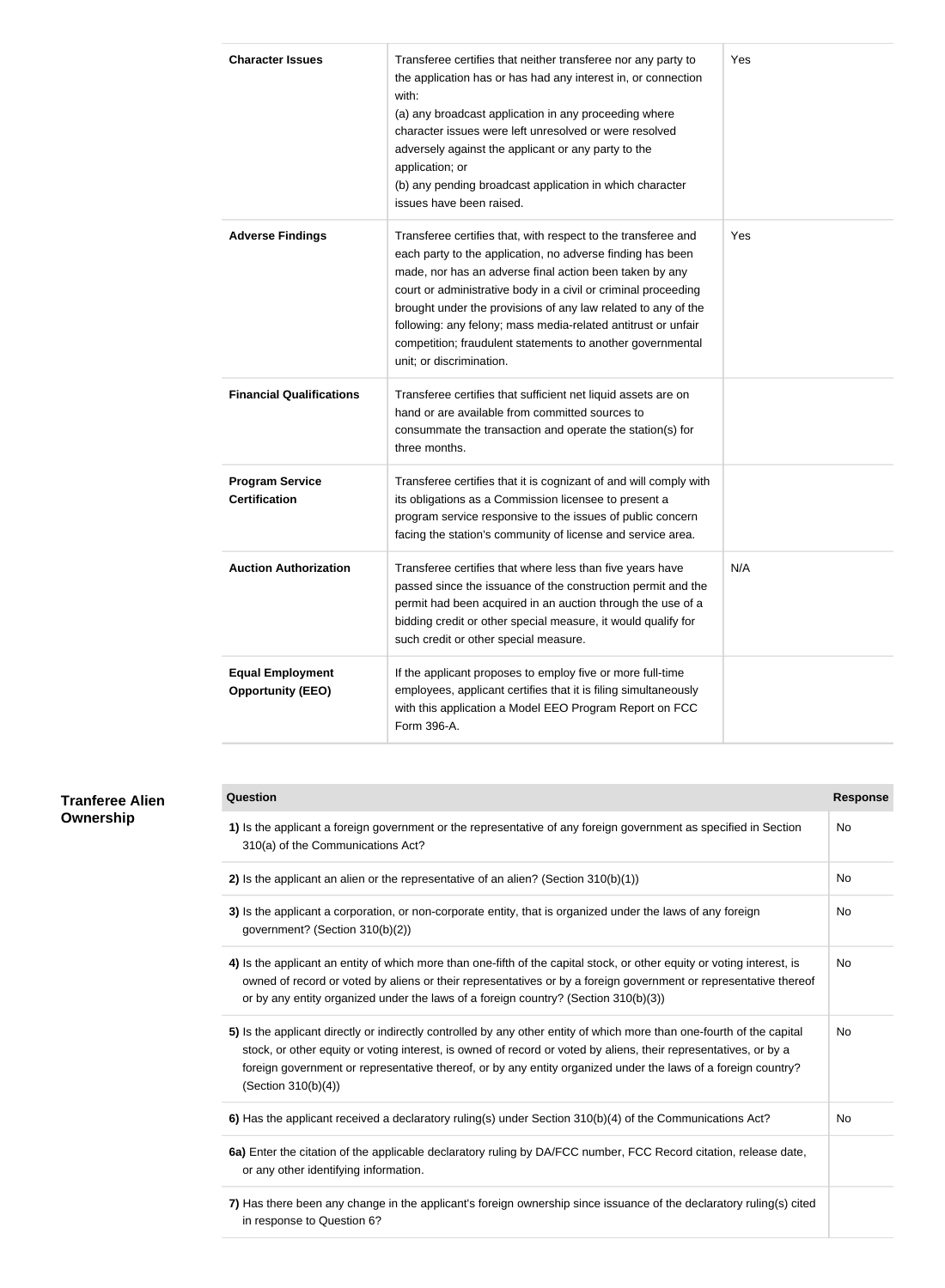| 8) Does the applicant certify that it is in compliance with the terms and conditions of the foreign ownership |  |
|---------------------------------------------------------------------------------------------------------------|--|
| declaratory ruling(s) cited in response to Question 6?                                                        |  |

**9)** In connection with this application, is the applicant filing a foreign ownership Petition for Declaratory Ruling pursuant to Section 310(b)(4) of the Communications Act?

| Licensee<br>/Permittee<br><b>Certification</b> | <b>Section</b>                                    | <b>Question</b>                                                                                                                                                                                                                                                                                                                                                                                                                                                                                                                                                                                                                                                                                                                                                                                                                                                                       | <b>Response</b> |
|------------------------------------------------|---------------------------------------------------|---------------------------------------------------------------------------------------------------------------------------------------------------------------------------------------------------------------------------------------------------------------------------------------------------------------------------------------------------------------------------------------------------------------------------------------------------------------------------------------------------------------------------------------------------------------------------------------------------------------------------------------------------------------------------------------------------------------------------------------------------------------------------------------------------------------------------------------------------------------------------------------|-----------------|
|                                                | <b>General Certification</b><br><b>Statements</b> | Licensee/Permittee certifies that it has answered each<br>question in this application based on its review of the<br>application instructions and worksheets. Licensee/Permittee<br>further certifies that where it has made an affirmative<br>certification below, this certification constitutes its<br>representation that the application satisfies each of the<br>pertinent standards and criteria set forth in the application<br>instructions and worksheets.                                                                                                                                                                                                                                                                                                                                                                                                                  |                 |
|                                                |                                                   | The Licensee/Permittee certifies that neither the Licensee<br>/Permittee nor any other party to the application is subject to<br>a denial of Federal benefits pursuant to §5301 of the Anti-<br>Drug Abuse Act of 1988, 21 U.S.C. § 862, because of a<br>conviction for possession or distribution of a controlled<br>substance. This certification does not apply to applications<br>filed in services exempted under §1.2002(c) of the rules, 47<br>CFR. See §1.2002(b) of the rules, 47 CFR § 1.2002(b), for<br>the definition of "party to the application" as used in this<br>certification § 1.2002(c). The Licensee/Permittee certifies that<br>all statements made in this application and in the exhibits,<br>attachments, or documents incorporated by reference are<br>material, are part of this application, and are true, complete,<br>correct, and made in good faith. |                 |
|                                                | <b>Authorized Party to Sign</b>                   | <b>FAILURE TO SIGN THIS APPLICATION MAY RESULT IN</b><br>DISMISSAL OF THE APPLICATION AND FORFEITURE OF<br><b>ANY FEES PAID</b><br>Upon grant of this application, the Authorization Holder may<br>be subject to certain construction or coverage requirements.<br>Failure to meet the construction or coverage requirements<br>will result in automatic cancellation of the Authorization.<br>Consult appropriate FCC regulations to determine the<br>construction or coverage requirements that apply to the type<br>of Authorization requested in this application.<br>WILLFUL FALSE STATEMENTS MADE ON THIS FORM OR<br>ANY ATTACHMENTS ARE PUNISHABLE BY FINE AND/OR<br>IMPRISONMENT (U.S. Code, Title 18, §1001) AND/OR<br>REVOCATION OF ANY STATION AUTHORIZATION (U.S.<br>Code, Title 47, §312(a)(1)), AND/OR FORFEITURE (U.S.<br>Code, Title 47, §503).                       |                 |
|                                                |                                                   | I certify that this application includes all required and relevant<br>attachments.                                                                                                                                                                                                                                                                                                                                                                                                                                                                                                                                                                                                                                                                                                                                                                                                    |                 |
|                                                |                                                   | I declare, under penalty of perjury, that I am an authorized<br>representative of the above-named applicant for the<br>Authorization(s) specified above.                                                                                                                                                                                                                                                                                                                                                                                                                                                                                                                                                                                                                                                                                                                              |                 |

### **Transferee Certification**

**Section Question Response**

**General Certification Statements**

No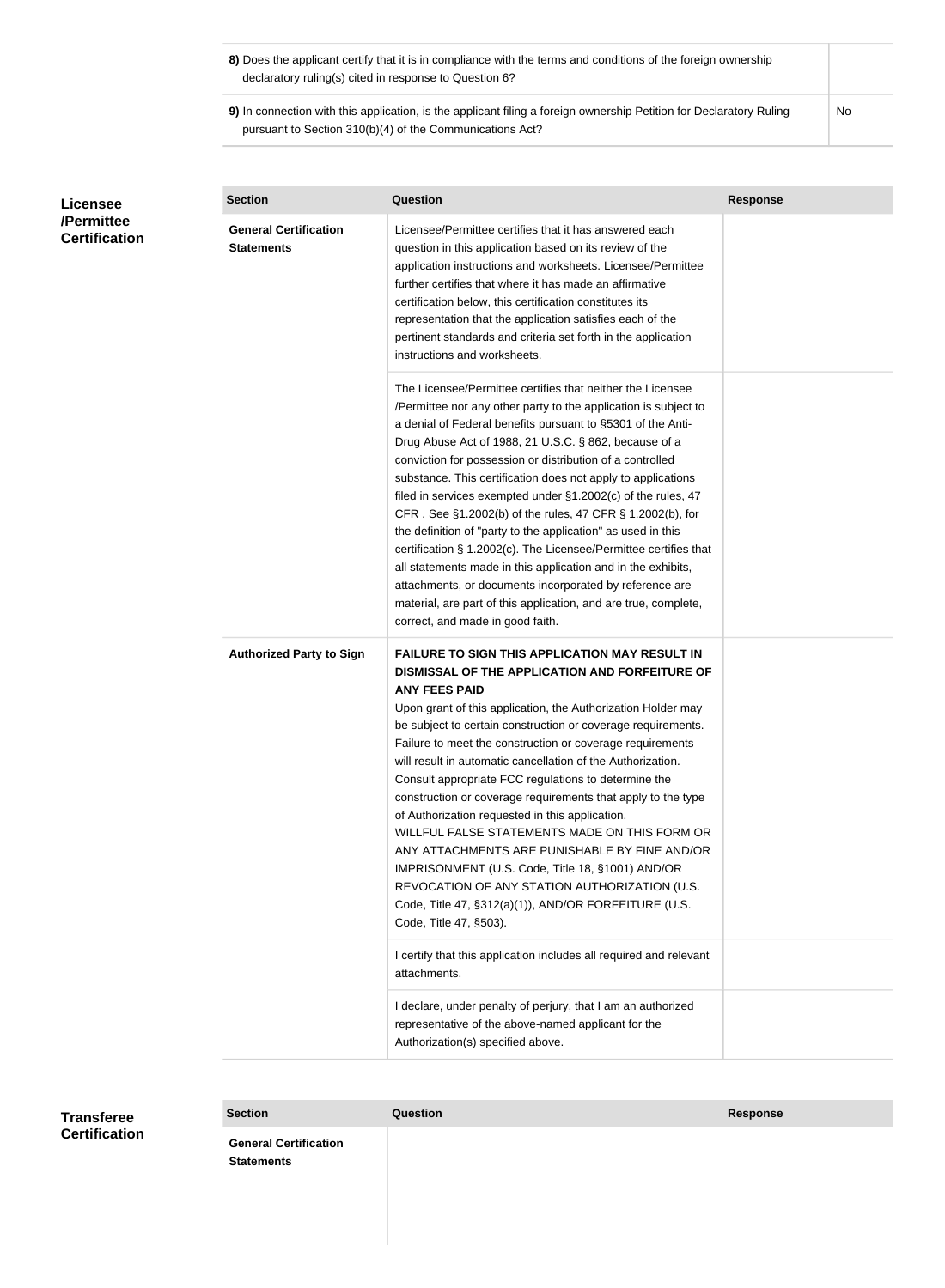|                                 | The Transferee certifies that neither the Transferee nor any<br>other party to the application is subject to a denial of Federal<br>benefits pursuant to §5301 of the Anti-Drug Abuse Act of<br>1988, 21 U.S.C. § 862, because of a conviction for<br>possession or distribution of a controlled substance. This<br>certification does not apply to applications filed in services<br>exempted under §1.2002(c) of the rules, 47 CFR. See §1.<br>2002(b) of the rules, 47 CFR $\S$ 1.2002(b), for the definition of<br>"party to the application" as used in this certification § 1.2002<br>(c). The Transferee certifies that all statements made in this<br>application and in the exhibits, attachments, or documents<br>incorporated by reference are material, are part of this<br>application, and are true, complete, correct, and made in<br>good faith. |                                                        |
|---------------------------------|------------------------------------------------------------------------------------------------------------------------------------------------------------------------------------------------------------------------------------------------------------------------------------------------------------------------------------------------------------------------------------------------------------------------------------------------------------------------------------------------------------------------------------------------------------------------------------------------------------------------------------------------------------------------------------------------------------------------------------------------------------------------------------------------------------------------------------------------------------------|--------------------------------------------------------|
| <b>Authorized Party to Sign</b> | <b>FAILURE TO SIGN THIS APPLICATION MAY RESULT IN</b><br>DISMISSAL OF THE APPLICATION AND FORFEITURE OF<br><b>ANY FEES PAID</b><br>Upon grant of this application, the Authorization Holder may<br>be subject to certain construction or coverage requirements.<br>Failure to meet the construction or coverage requirements<br>will result in automatic cancellation of the Authorization.<br>Consult appropriate FCC regulations to determine the<br>construction or coverage requirements that apply to the type<br>of Authorization requested in this application.<br>WILLFUL FALSE STATEMENTS MADE ON THIS FORM OR<br>ANY ATTACHMENTS ARE PUNISHABLE BY FINE AND/OR<br>IMPRISONMENT (U.S. Code, Title 18, §1001) AND/OR<br>REVOCATION OF ANY STATION AUTHORIZATION (U.S.<br>Code, Title 47, §312(a)(1)), AND/OR FORFEITURE (U.S.<br>Code, Title 47, §503).  |                                                        |
|                                 | I certify that this application includes all required and relevant<br>attachments.                                                                                                                                                                                                                                                                                                                                                                                                                                                                                                                                                                                                                                                                                                                                                                               | Yes                                                    |
|                                 | I declare, under penalty of perjury, that I am an authorized<br>representative of the above-named applicant for the<br>Authorization(s) specified above.                                                                                                                                                                                                                                                                                                                                                                                                                                                                                                                                                                                                                                                                                                         | Jeffrey D. Shapiro, D<br>Managing Member<br>09/02/2021 |

| Transferor           | <b>Section</b>                                    | <b>Question</b>                                                                                                                                                                                                                                                                                                                                                                                                                                                                                                                                                                                                                                                                                                                                                                                                                                                     | <b>Response</b> |
|----------------------|---------------------------------------------------|---------------------------------------------------------------------------------------------------------------------------------------------------------------------------------------------------------------------------------------------------------------------------------------------------------------------------------------------------------------------------------------------------------------------------------------------------------------------------------------------------------------------------------------------------------------------------------------------------------------------------------------------------------------------------------------------------------------------------------------------------------------------------------------------------------------------------------------------------------------------|-----------------|
| <b>Certification</b> | <b>General Certification</b><br><b>Statements</b> | The Transferor certifies that neither the Transferor nor any<br>other party to the application is subject to a denial of Federal<br>benefits pursuant to §5301 of the Anti-Drug Abuse Act of<br>1988, 21 U.S.C. § 862, because of a conviction for<br>possession or distribution of a controlled substance. This<br>certification does not apply to applications filed in services<br>exempted under §1.2002(c) of the rules, 47 CFR. See §1.<br>2002(b) of the rules, 47 CFR $\S$ 1.2002(b), for the definition of<br>"party to the application" as used in this certification $\S$ 1.2002<br>(c). The Transferor certifies that all statements made in this<br>application and in the exhibits, attachments, or documents<br>incorporated by reference are material, are part of this<br>application, and are true, complete, correct, and made in<br>good faith. |                 |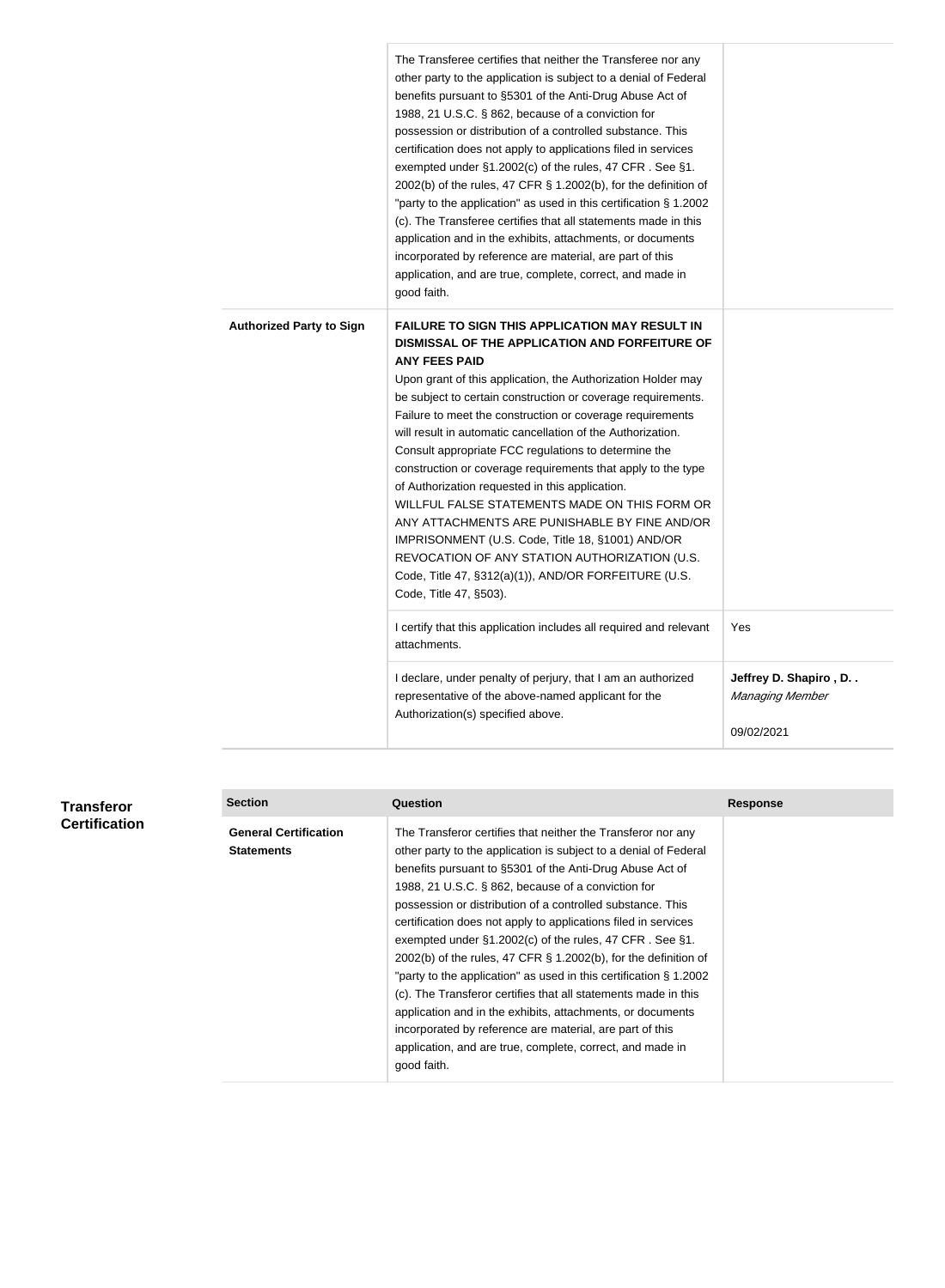| <b>Authorized Party to Sign</b> | <b>FAILURE TO SIGN THIS APPLICATION MAY RESULT IN</b><br>DISMISSAL OF THE APPLICATION AND FORFEITURE OF |                    |
|---------------------------------|---------------------------------------------------------------------------------------------------------|--------------------|
|                                 | <b>ANY FEES PAID</b>                                                                                    |                    |
|                                 | Upon grant of this application, the Authorization Holder may                                            |                    |
|                                 | be subject to certain construction or coverage requirements.                                            |                    |
|                                 | Failure to meet the construction or coverage requirements                                               |                    |
|                                 | will result in automatic cancellation of the Authorization.                                             |                    |
|                                 | Consult appropriate FCC regulations to determine the                                                    |                    |
|                                 | construction or coverage requirements that apply to the type                                            |                    |
|                                 | of Authorization requested in this application.                                                         |                    |
|                                 | WILLFUL FALSE STATEMENTS MADE ON THIS FORM OR                                                           |                    |
|                                 | ANY ATTACHMENTS ARE PUNISHABLE BY FINE AND/OR                                                           |                    |
|                                 | IMPRISONMENT (U.S. Code, Title 18, §1001) AND/OR                                                        |                    |
|                                 | REVOCATION OF ANY STATION AUTHORIZATION (U.S.                                                           |                    |
|                                 | Code, Title 47, §312(a)(1)), AND/OR FORFEITURE (U.S.                                                    |                    |
|                                 | Code, Title 47, §503).                                                                                  |                    |
|                                 | I certify that this application includes all required and relevant<br>attachments.                      | Yes                |
|                                 | I declare, under penalty of perjury, that I am an authorized                                            | Jeffrey D. Shapiro |
|                                 | representative of the above-named applicant for the                                                     | Managing Member    |
|                                 | Authorization(s) specified above.                                                                       |                    |
|                                 |                                                                                                         | 09/02/2021         |

| <b>Attachments</b> | <b>File Name</b>                                                   | <b>Uploaded</b><br><b>By</b> | <b>Attachment</b><br><b>Type</b>        | <b>Description</b>                                           | <b>Upload</b><br><b>Status</b>                                |
|--------------------|--------------------------------------------------------------------|------------------------------|-----------------------------------------|--------------------------------------------------------------|---------------------------------------------------------------|
|                    | Amended and Restated Distribution and Redemption Agreement.<br>pdf | Applicant                    | Amendment                               | amendment                                                    | Done with<br><b>Virus</b><br>Scan and<br>$/$ or<br>Conversion |
|                    | Distribution and Redemption Agreement.pdf                          | Applicant                    | Transferee<br>Legal<br>Certifications   | Agreement                                                    | Done with<br>Virus<br>Scan and<br>/or<br>Conversion           |
|                    | Great Eastern Amendment.pdf                                        | Applicant                    | Amendment                               | the<br>amendment                                             | Done with<br><b>Virus</b><br>Scan and<br>/or<br>Conversion    |
|                    | Great Eastern ---- Description of Pro Forma Transaction.pdf        | Applicant                    | Changes in<br>Interest<br>Certification | Great<br>Eastern ---<br>Pro Forma<br>Changes in<br>Interests | Done with<br><b>Virus</b><br>Scan and<br>/or<br>Conversion    |
|                    | Great Eastern Radio --- Attributable Interests.pdf                 | Applicant                    | Transferee<br>Legal<br>Certifications   | Great<br>Eastern<br>Radio ---                                | Done with<br><b>Virus</b><br>Scan and                         |

Great Eastern Radio --- Auction Authorization.pdf Manuscon Applicant Transferor

Attributable Interests

Authorization

Great Eastern Radio --- Auction

Legal

Certifications

/or

/or

Conversion

Done with Virus Scan and

Conversion